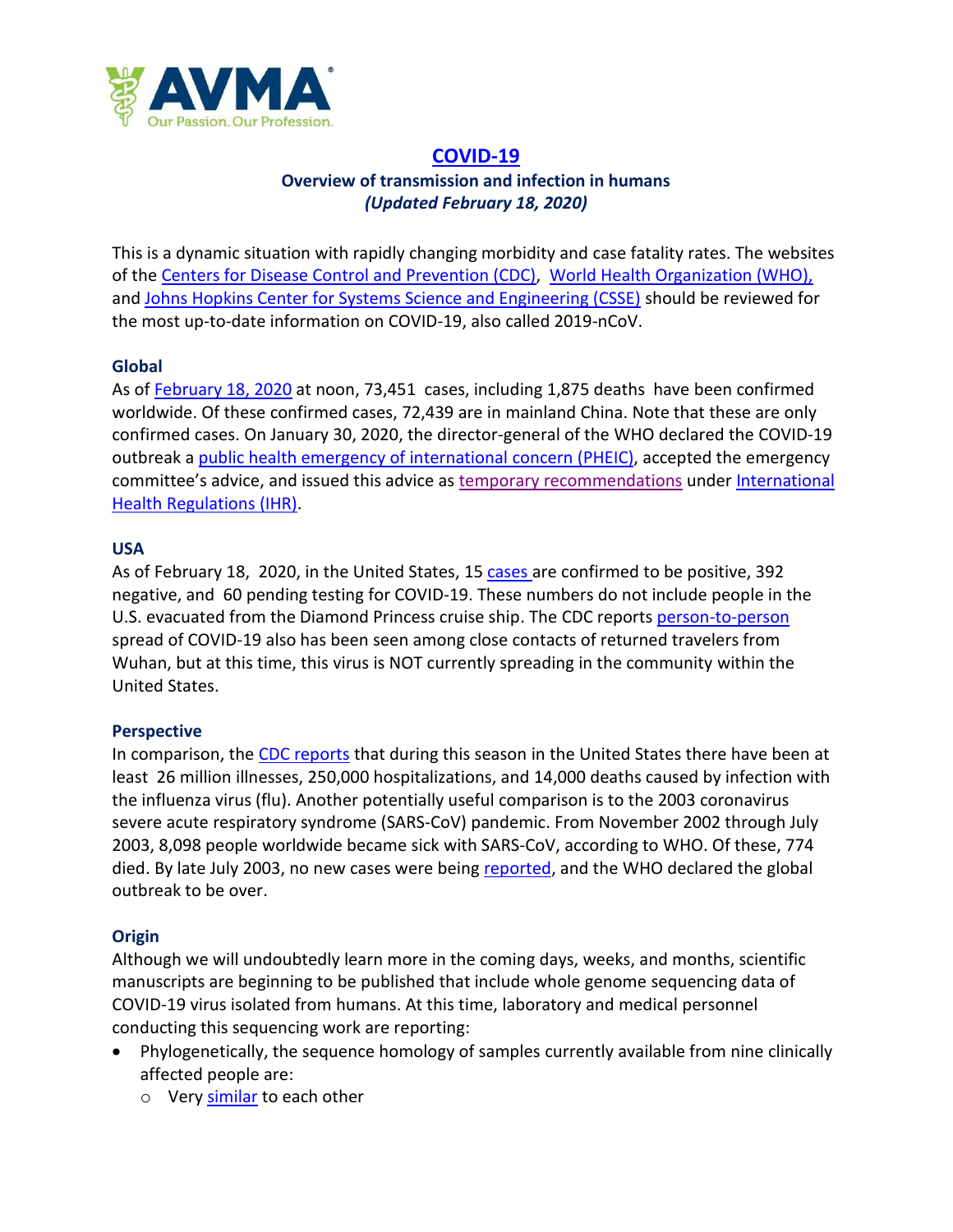- $\circ$  Different enough from previous human coronavirus sequences in GenBank to represent a unique clade or branch of the beta group of coronaviruses distinct from MERS and SARS coronaviruses
- o Most similar to SARS-like bat coronavirus sequences (up to 96% sequence identity)
- Another investigator concludes, "The levels of genetic similarity between the 2019-nCoV and RaTG13 suggest that the latter does not provide the exact variant that caused the outbreak in humans, but the hypothesis that 2019-nCoV has originated from bats is very [likely.](https://www.biorxiv.org/content/10.1101/2020.01.26.920249v1)"
- Although one publication implicates snakes as a potential virus host for the 2019-nCoV, that conclusion is based on [relative codon usage](https://onlinelibrary.wiley.com/doi/abs/10.1002/jmv.25682) analysis rather than genome sequencing comparisons. The potential species of origin for 2019-nCoV, bat as compared with snake, will presumably be an area of further investigation.

The Wuhan Municipal Health Commission has reported [human-to-human transmission,](https://abcnews.go.com/Health/wireStory/china-counts-sharp-rise-coronavirus-cases-beijing-68393425) and evidence is growing for human-to-human transmission elsewhere, including from one of the [cases in the United States](https://www.usnews.com/news/healthiest-communities/articles/2020-01-30/first-human-to-human-coronavirus-transmission-seen-in-us) (transmitted from a woman who had traveled from China to her spouse, who had not).

## **Incubation period**

The incubation period in people for COVID-19 is not yet known with confidence, but initial estimates are approximately five to seven days. [In 2003 the incubation period for SARS was](https://www.cdc.gov/sars/about/faq.html)  [typically two](https://www.cdc.gov/sars/about/faq.html) to seven days, although it was 10 to (rarely) 14 days in a very small proportion of cases. Given this estimated incubation period for COVID-19, the next two to three weeks will provide important information about how widespread an outbreak this may ultimately become.

## **Travel**

The [U.S. Department of State has issued a travel advisory](https://travel.state.gov/content/travel/en/international-travel/International-Travel-Country-Information-Pages/China.html) of level 4: Do not travel to China. The [CDC's level 3 health advisory](https://wwwnc.cdc.gov/travel/destinations/traveler/none/china) also recommends avoiding all non-essential travel to China. Airlines and other carriers have reduced or cancelled flights to or from China, and businesses have also adopted protective measures addressing travel and operations in affected areas.

## **Exposure**

The infective viral dose; shedding of an infective dose prior to, or following, onset of clinical signs; route of exposure (oral, inhalation of droplets, inhalation of aerosolized virus); and potential for an intermediate host (like [civet cats](https://link.springer.com/chapter/10.1007%2F978-3-540-70962-6_13) in SARS) have not been established for 2019nCoV. The USDA[, CDC,](https://www.cdc.gov/sars/media/civet-ban.html) and U.S. Fish and Wildlife Service do not appear to have altered [animal](https://www.aphis.usda.gov/aphis/ourfocus/animalhealth/animal-and-animal-product-import-information/live-animal-imports/import-live-animals)  [import requirements.](https://www.aphis.usda.gov/aphis/ourfocus/animalhealth/animal-and-animal-product-import-information/live-animal-imports/import-live-animals)

## **Additional information**

WHO [situation reports](https://www.who.int/emergencies/diseases/novel-coronavirus-2019/situation-reports/) and [course](https://openwho.org/courses/introduction-to-ncov) on *emerging respiratory viruses, including nCoV: methods for detection, prevention, response and control*  [CDC frequently asked questions and answers](https://www.cdc.gov/coronavirus/2019-ncov/faq.html) [FAQ on bats, coronaviruses, and zoonotic disease](http://www.batcon.org/resources/media-education/news-room/gen-news/80-latest-news/1227-bci-s-faq-on-bats-coronaviruses-and-zoonotic-disease) [Return of the coronavirus: 2019-nCoV](https://www.mdpi.com/1999-4915/12/2/135/htm)